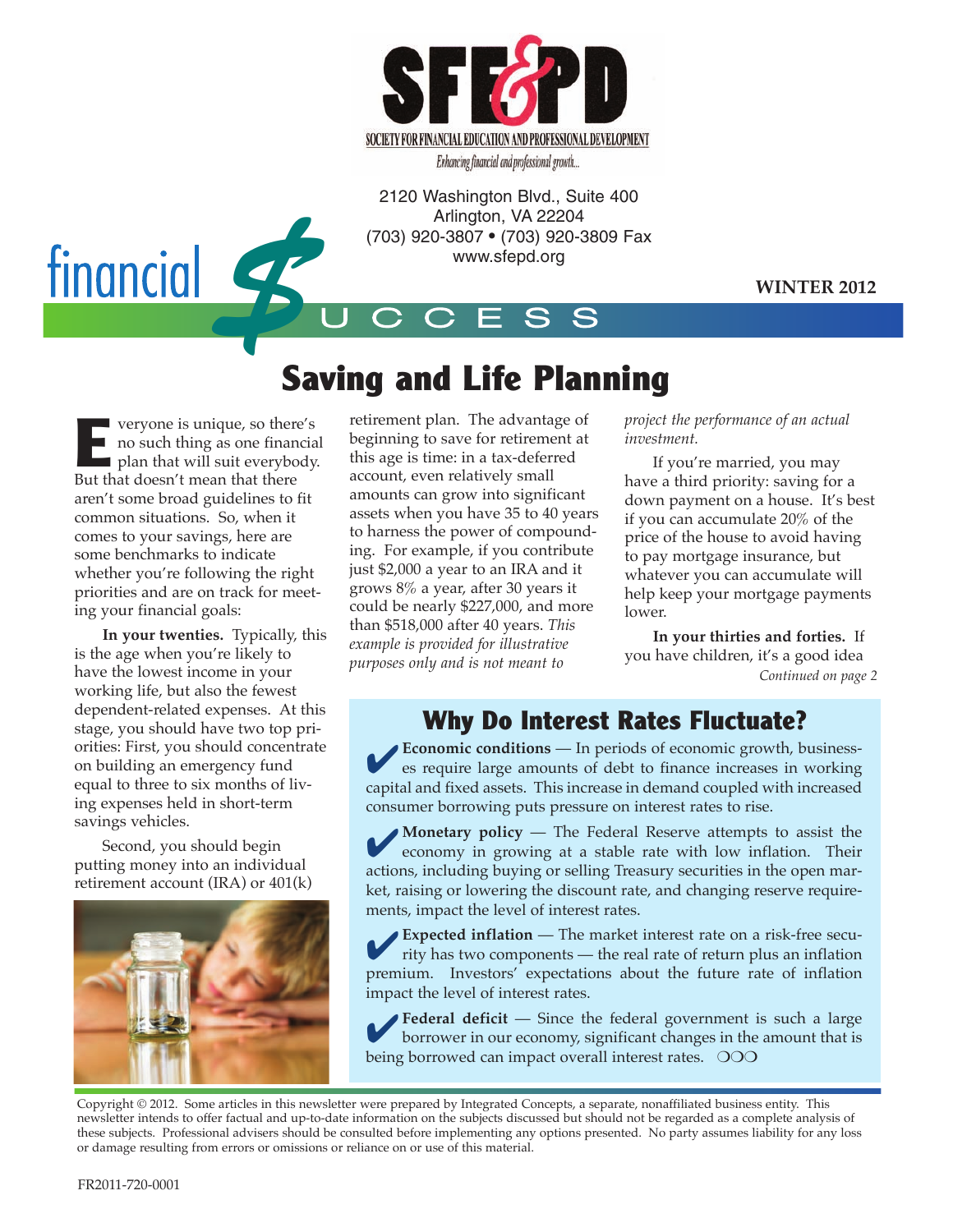#### **Saving**

#### *Continued from page 1*

to be saving for their education. Consider a tax-advantaged 529 college savings plans that you can invest in the stock market. The principle here is that if you have more than five years before college bills start coming due, you can afford to take some risk to potentially achieve a higher rate of return than you might from bonds or other "safer" investments.

Now you should begin to ramp up your contributions to your retirement accounts. The more you can put aside now the better, as you still have 25 to 30 years of compounding to enjoy. Your emphasis should still be on the stock market; although by your late forties, you might consider increasing your bond investments to guard against losses due to market shocks.

**In your fifties.** This is normally the time when people make their largest contributions to their retirement accounts, because their incomes are close to the highest of their careers; and if they have any children, they're typically out of college and on their own.

Federal limits on annual contributions to retirement plans are more generous at this age, too. For example, as of 2012, below age 50, there's a ceiling of \$5,000 for contributions to IRAs and \$17,000 to 401(k) plans; but at age 50, those limits increase to \$6,000 and \$22,500, respectively.

It takes in-depth calculations to determine how much your retirement portfolio should be and whether you're on track to meet the accumulated value of the nest egg



# **Is the U.S. Past Its Savings Crisis?**

**From the 1990s until just a few** years ago, the U.S. was experiencing a savings crisis. People were spending nearly all the money they earned and more, by borrowing on credit cards and the equity in their homes. In late 2005, the U.S. saving rate officially went negative.

As a result, the federal government, corporations, and homebuyers had to rely on foreign investors purchasing American debt to fuel their spending. There was a chorus of woes that the binge would catch up with us, and the U.S. economy was destined to a future of weaker growth. Then came the recent recession, plummeting stock and real estate prices and sending unemployment to nearly 10%.

If you define the health of U.S. savings in terms of the net worth of the American consumer, we're still a long way away from our peak just a few years ago. But if you define the health of U.S. savings in terms of the percentage of their earnings that Americans are socking away, the picture is much rosier. According to the U.S. Bureau of Economic Analysis, Americans are saving about 6% of what they earn, largely in an effort to replenish their accounts. That's close to the 7% we averaged throughout the 1960s, 1970s, and 1980s, and bodes well for the U.S.

you'll need to retire. That said, it's not unusual for people who are in their 50s to have accumulated only about half of what they'll need by age 65, yet still be on track for a well-funded retirement. (If your account balances are considerably less than half of what you'll need, you might have some catching up to do, or it might be necessary to consider retiring at an older age.)

**In your sixties.** This is the home stretch of the period during economy — if we can sustain it.

If you're among the unemployed, the good news about the U.S. saving rate is cold comfort. Still, it provides a glimmer of hope for the economy's future growth. Savings are a major contributor to growth, because they provide a capital base for business to invest in new equipment and productivity. In general, the greater the pool of available capital, the lower interest rates borrowers have to pay.

But you don't have to be an economist to understand why it is so important to you and your family to save money. It's the best way to provide financial security, now and in the future. A "rainy day" fund of 3–6 months of expenses saved in safe, highly liquid accounts will help you weather the storms that always come, from an unexpected vehicle repair to job loss or illness. And saving — in special tax-advantaged plans for education to 401(k)s and IRAs for retirement — leverages the power of compounding in the market to help you fund your future.

Are you doing all you can to save? Are your investments working as hard for you as you are for your paycheck? From finding ways for greater tax efficiency to potentially increasing your returns, please call for help.  $\circ$  000

which you acquire assets for retirement. As you enter this decade of your life, you should still be contributing more than you ever have to your retirement accounts.

With less than five years before you retire, you should consider reshaping your portfolio to include greater percentages of lower risk investments.

It's never too early to create or update your financial plan, so please feel free to call.  $\circ$  000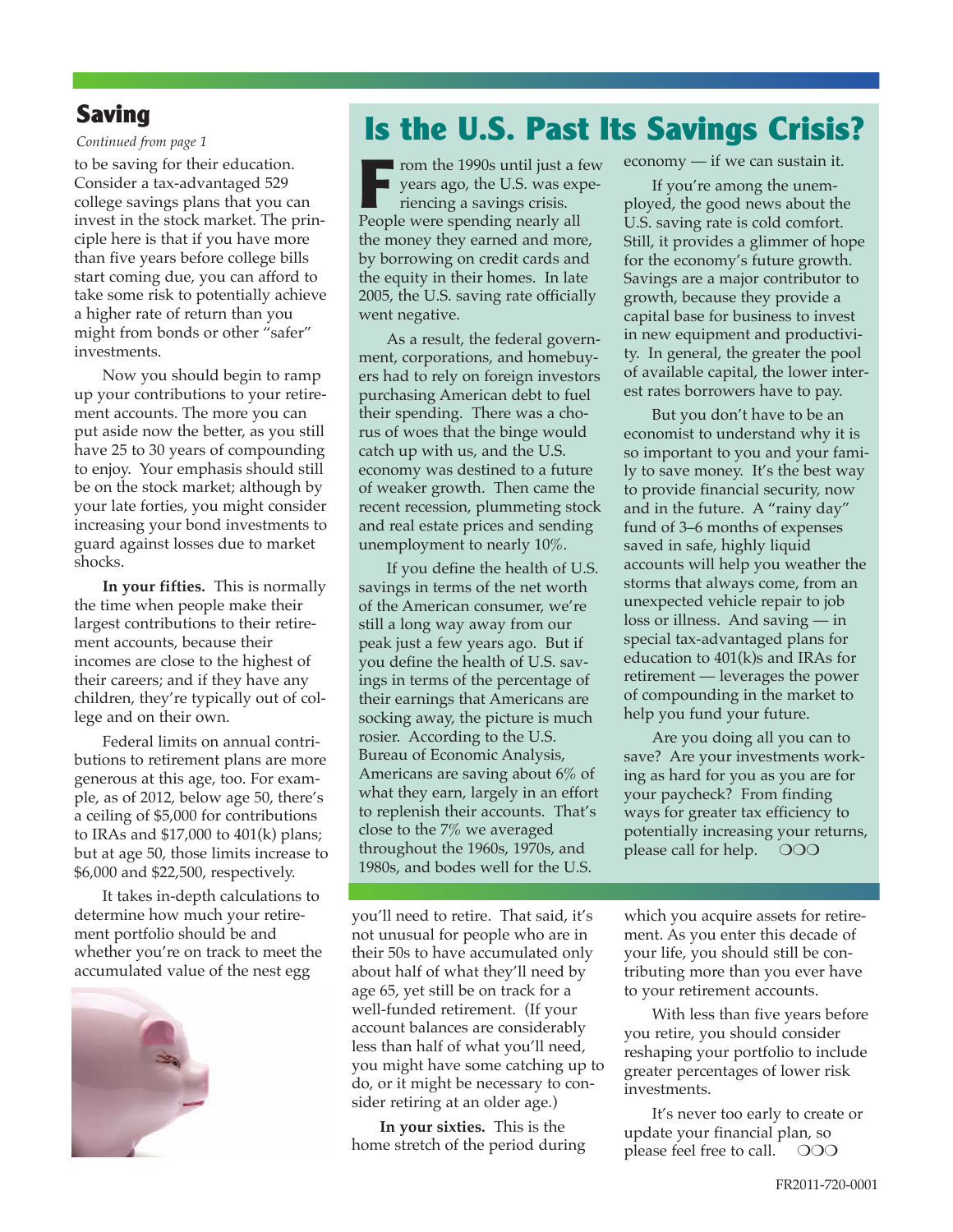## **Your Plans for Retirement**

**H** ow much will you need to live a comfortable retirement? It's a question that can't be answered without giving serious thought to how you really want to spend your retirement.

Retirement is no longer viewed as a time to slow down, but is now considered a new beginning in life. Thus, your current living expenses may have little to do with your retirement expenses. However, keep in mind that retirement often proceeds in stages:

An active phase, when the retiree is in good health and actively pursues travel and hobbies. This is typically the most expensive retirement phase.

4<sup>A</sup> passive phase, when the retiree's energy starts to wane. Life starts to slow down, and living expenses typically decrease.

4<sup>A</sup> final phase, when medical conditions often result in subsistence living. This is typically a more expensive time than the passive phase due to increased medical expenses.

To help you visualize your retirement so you can estimate retirement expenses, consider these questions:

When do you want to retire?<br>Will you realistically have the resources to retire at that age?

4Do you plan to stay in your current home, trade down to a smaller one, or move to a different city? If you plan to move, is the cost of living more or less expensive than your present city?

4 Will your mortgage be paid off by retirement? What about other debts?

4 Will you continue to work after retirement? If so, will you work part-time or full-time?

4How will you spend your free time? What hobbies will you pursue? How often and where will you travel?

How will you pay for medical costs?

4Do you have any medical con-ditions that are likely to impact your quality of life in retirement? What would you do if you became physically disabled? How will you provide for long-term-care costs?

4How much of your income will be provided by personal investments, including 401(k) investments? Are you confident you can invest so those investments will last your entire retirement? How much of an investment loss could you tolerate without changing your retirement lifestyle?

What would happen financially if your spouse dies? If you die, would your spouse be able to support himself/herself financially?  $OOO$ 

## **Estate Planning for Unmarried Couples**

**W**hile estate planning can<br>be complex for married<br>couples, it is even more be complex for married **couples**, it is even more complex for unmarried couples. Basically, this is due to the fact that unmarried couples do not benefit from two provisions that apply to married couples:

The unlimited marital deduction allows married couples to bequeath as much of their estate as they want to their spouse with no estate tax consequences. Unmarried couples can only shelter up to the estate tax exclusion amount from estate taxes. While that amount is currently very large, \$5,120,000 in 2012, it is only valid this year. No one knows what the exclusion amount will be after that.

4Even if proper estate plan-ning documents aren't in place, such as a will or trust, spouses still inherit at least a portion of each other's estate. Unmarried couples, on the other hand, must make special provisions to ensure they inherit any assets from each other.

To protect each other's interests, unmarried couples should properly plan their estate. Consider these tips:

4**Prepare <sup>a</sup> will.** At <sup>a</sup> minimum, unmarried couples need wills to outline who should receive their estate. You may also want to consider a durable power of attorney to allow someone to take over your financial matters if you become disabled or incompetent, and a health care proxy to give someone the power to make health care decisions when you are unable to.

4**Review beneficiary designations.** Assets with named beneficiaries, such as life insurance policies, individual retirement accounts, and pension plans, will automatically go to the named beneficiary. Make sure your beneficiary designations reflect your wishes.

4**Make sure assets are proper-ly titled.** Owning an asset as joint tenants with rights of survivorship means the asset will automatically go to the co-owner after your death.

4**Take <sup>a</sup> look at life insurance amounts.** If you are leaving a large estate to a significant other, that person may have to pay significant estate taxes, since the unlimited marital deduction does not apply. Thus, you may want to review life insurance amounts and adjust them upward to help deal with estate taxes. If properly structured, the proceeds will be received free of income and estate taxes.  $\circ$  000